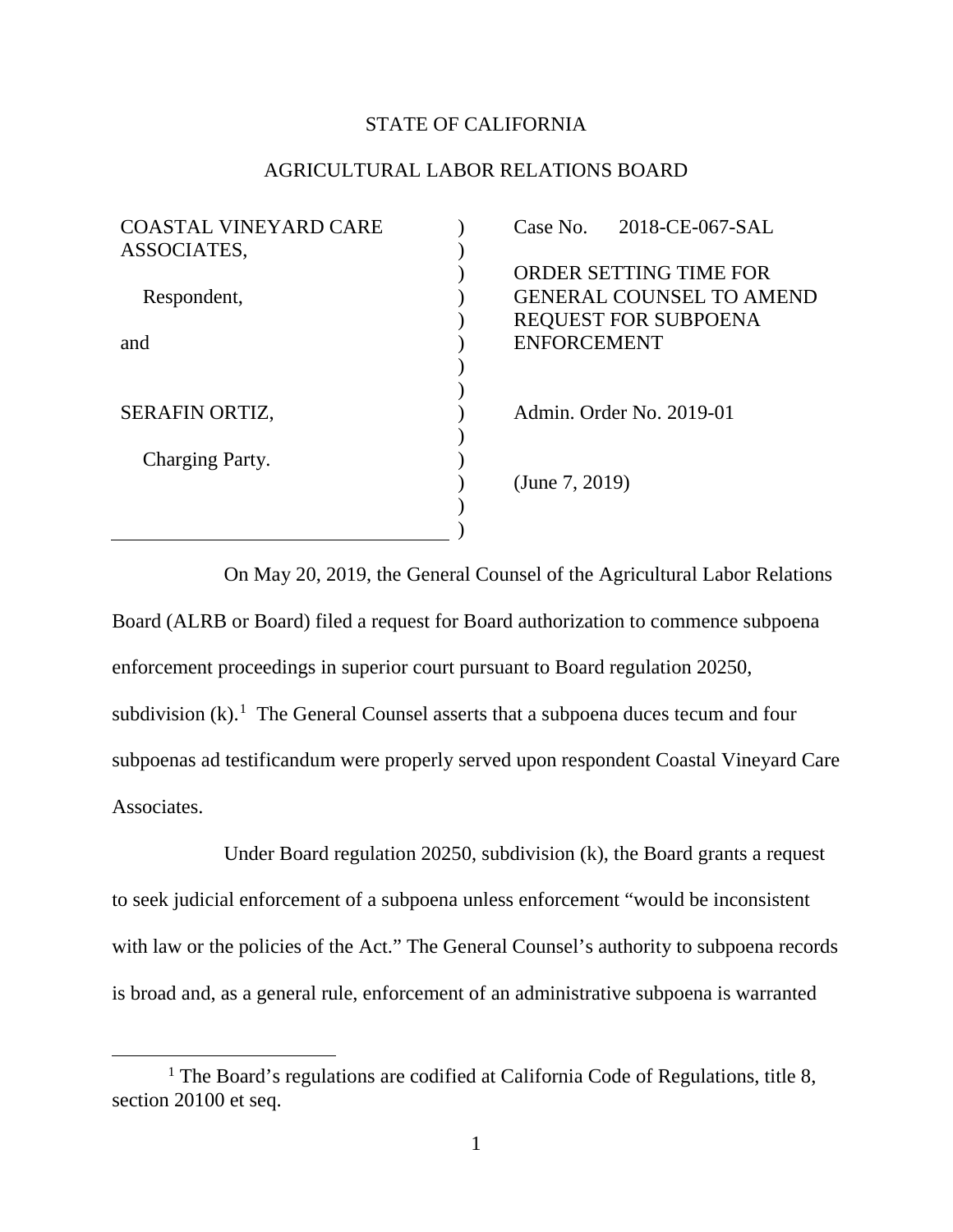where the subpoena "was regularly issued and the records sought are relevant to the administrative inquiry." (ALRB v. Laflin & Laflin (1979) 89 Cal.App.3d 651, 664; see Link v. NLRB (4th Cir. 1964) 330 F.2d 437, 439-440 [upholding NLRB's pre-complaint investigatory subpoena power, and finding this subpoena power "limited only by the requirement that the information sought must be relevant to the inquiry"]; Lab. Code, § 1151 [Board and its agents to have access to evidence "that relates to any matter under investigation or in question"].)

According to the General Counsel's request, charging party Serafin Ortiz filed an unfair labor practice charge against respondent on November 21, 2018. The General Counsel describes the charge as alleging respondent terminated charging party and a coworker on November 7, 2018, "because they complained about the safety of their crew's working conditions." However, the General Counsel's request to the Board does not include a copy of the unfair labor practice charge.

On April 8, 2019, the General Counsel served on respondent a subpoena duces tecum and four subpoenas ad testificandum. The subpoenas themselves along with supporting declarations are attached as exhibits to the General Counsel's request to the Board. Respondent did not file a petition to revoke any of the subpoenas as provided by Board regulation [2](#page-1-0)0217, subdivision  $(d)$ .<sup>2</sup>

 $\overline{a}$ 

<span id="page-1-0"></span><sup>&</sup>lt;sup>2</sup> Our Act and regulations are clear that the exclusive means by which a party may object to an investigatory subpoena is by a petition to revoke. (Lab. Code, § 1151, subd. (a); Cal. Code Regs., tit. 8, § 20217, subd. (d).) By not availing itself of this exclusive remedy here, respondent has waived any objections to the General Counsel's subpoenas. (*NLRB v. Fresh & Easy Neighborhood Market, Inc*. (9th Cir. 2015) 805 F.3d 1155 [party's failure to file petition to revoke subpoena barred party from later challenging it];